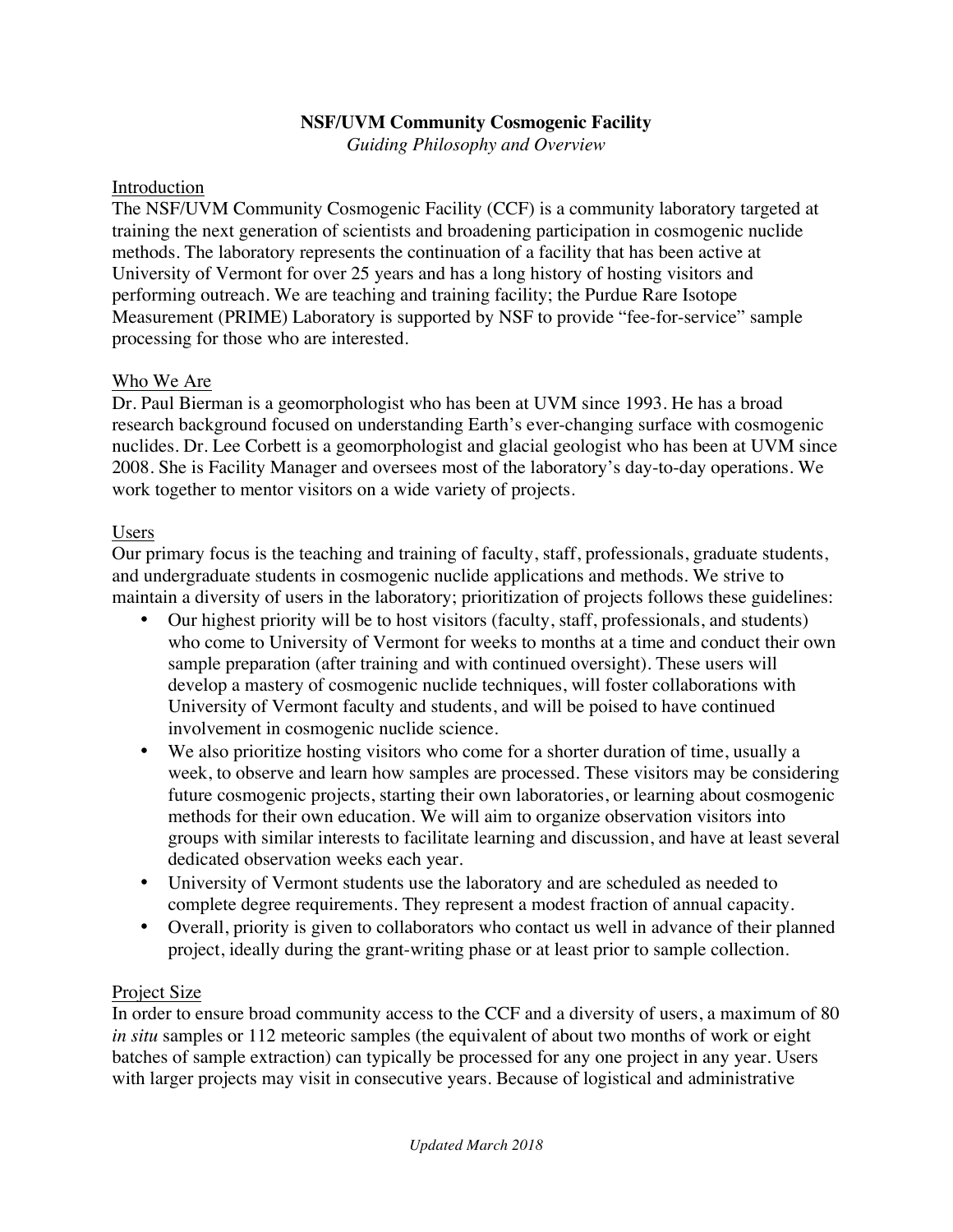constraints, minimum project size will typically be one full batch (ten *in situ* samples or 14 meteoric samples).

# **Capabilities**

Visitors can conduct all or only certain stages of sample processing at the CCF, depending on their needs. All visitors coordinate with Corbett to develop a timeline for their project that includes estimates of total duration based on sample number, which stages of sample preparation will be performed at the CCF, and sample lithology.

- The Department of Geology houses a rock room with crushing, grinding, sieving, and powdering capabilities. However, we encourage visitors to do the physical stages of sample preparation at their home institutions whenever possible to minimize cost.
- The Mineral Separation Laboratory includes ten ultrasonic baths and can be used for quartz preparation by visitors. Because quartz preparation typically involves several weeks to several months of work, users may want to perform these steps at their home institution if possible. Otherwise, visitors should plan on a longer stay in Burlington or two separate trips (one to purify quartz and the second to extract nuclides).
- The Cosmogenic Nuclide Laboratory includes separate laboratory spaces for *in situ* and meteoric sample processing. We can process ten *in situ* samples per week and 14 meteoric samples per week.

## Schedule

Users work with Corbett well in advance of their visit (at least several months and possibly longer due to high demand for the community facility) to schedule their time at the CCF. We build the schedule based around efficient use of laboratory capacity, our ability to train and mentor visitors, and the opportunity to have visitors with similar interests to work together and learn from one another. Depending on demand and schedule, visitors may need to wait six months or more for time in the laboratory to become available, so we encourage all visitors to contact us as soon as possible. We will schedule down-time periodically to provide a buffer in case of unanticipated delays, to allow us time to perform laboratory preventative maintenance and safety assessment, and to dedicate time to method refinement.

## Budget

All laboratory users pay a per-sample fee that will be set each fiscal year by University of Vermont. This fee will include consumables (acid, pipette tips, etc.), long-term laboratory upkeep, ICP-OES fees, and facility access charges incurred with the University. Interested users should contact us well in advance to set up a budget; these fees are currently \$35-65/sample for quartz preparation (dependent on sample lithology), \$200/sample for *in situ* <sup>10</sup>Be and/or <sup>26</sup>Al extraction, and \$165/sample for meteoric <sup>10</sup>Be extraction. All mentoring and training of visitors is supported by NSF. Travel, housing, and sustenance costs are borne by visitor.

## Collaboration

Because the laboratory mission is teaching and training, rather than "fee-for-service" sample processing, we strive to develop collaborative relationships will all visitors to the laboratory. We prefer to become involved in projects at the grant-writing stage so that we can work together to develop a sampling plan and ensure that adequate laboratory time will be available to conduct sample processing. We work closely with visitors to teach not only the mechanics of sample